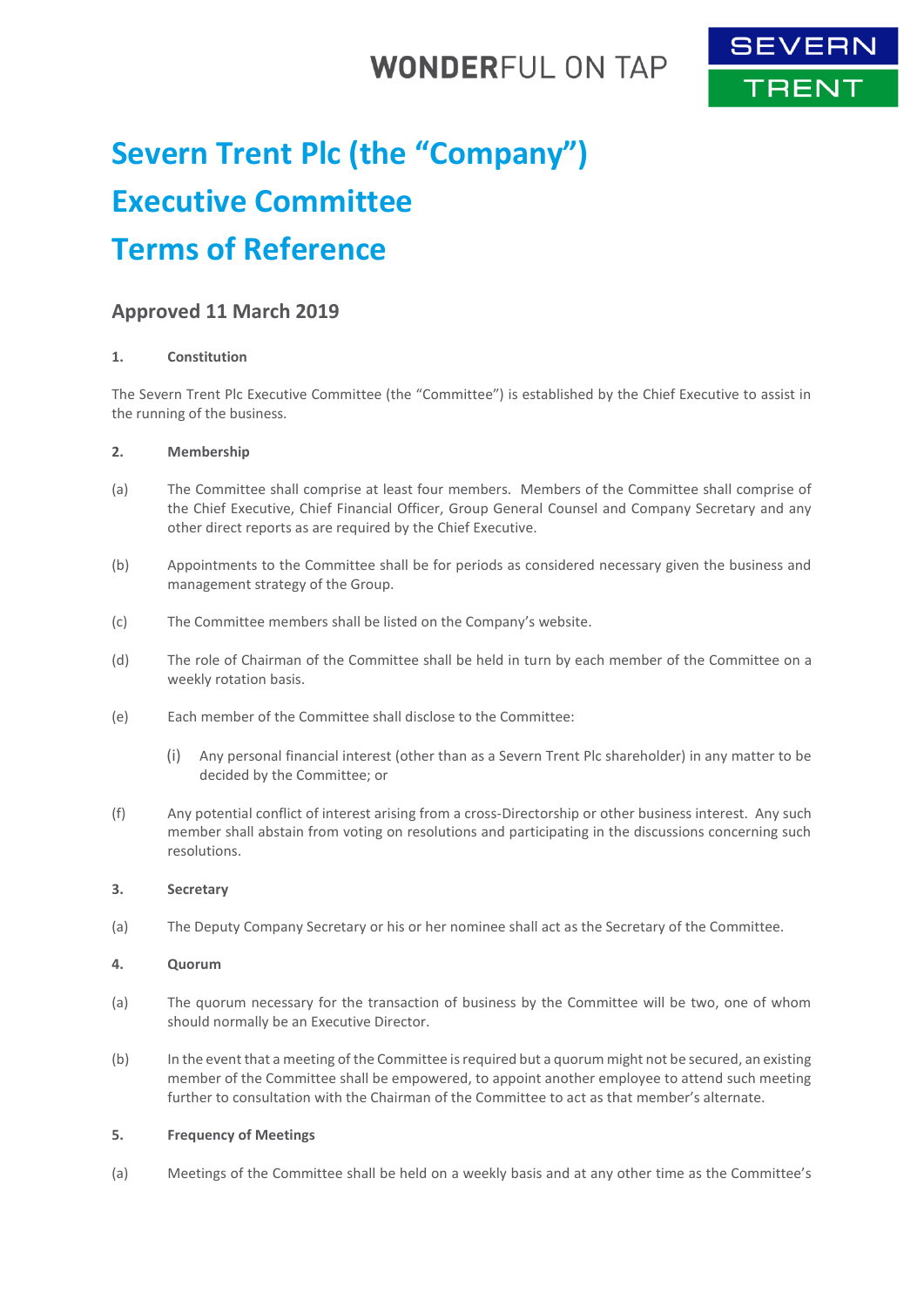role and responsibilities require.

#### **6. Notice of Meetings**

- (a) Meetings of the Committee shall be called by the Secretary of the Committee at the request of any of its members or at the request of external or internal audit if they consider it necessary.
- (b) Unless otherwise agreed, notice of each meeting confirming the venue, time and date together with an agenda of items to be discussed, shall be forwarded to each member of the Committee and any other person required to attend no later than two working days before the date of the meeting, unless agreed otherwise in advance. Supporting papers shall be sent to Committee members and to other attendees as appropriate, at the same time to enable proper consideration of matters by the Committee.
- (c) Members may participate in a meeting by means of telephone, video conferencing facility or other suitable communication equipment.

#### **7. Minutes of Meetings**

- (a) The Secretary shall produce actions of the proceedings and record decisions of all weekly meetings of the Committee, including the existence of any conflicts of interest.
- (b) The Secretary shall minute proceedings and decisions of all monthly meetings of the Committee, including recording the names of those present and in attendance and the existence of any conflicts of interest.
- (c) Draft actions and minutes of Committee meetings shall be circulated promptly to all members of the Committee after a meeting.

#### **8. Duties**

The Committee should carry out the duties below in respect of Severn Trent Plc, and its major subsidiaries.

(a) Strategy and Management

#### To ensure:

- i. proper and prudent management of the Group;
- ii. the active liaison, co-ordination and co-operation between business units;
- iii. the optimisation of the allocation and adequacy of the Group's resources;
- iv. that full consideration is given to statutory and regulatory compliance, ensuring the Group fulfils its obligations as required; and that full consideration is given to management review, development and succession planning within the Group with a view to developing internal individuals.

#### To review:

- i. monthly business unit performance reports and STEC member reports;
- ii. performance in the light of the Group's strategy, objectives, business plans and budgets and ensure that any necessary action is taken;
- iii. health, safety and wellbeing, operating performance reports and half-yearly Enterprise Risk Management ("ERM") updates.

#### To approve:

- i. agreed policy guidelines for business units based on the approved strategy and budgets; and
- ii. papers for presentation to the Board and Board Committees on an individual basis.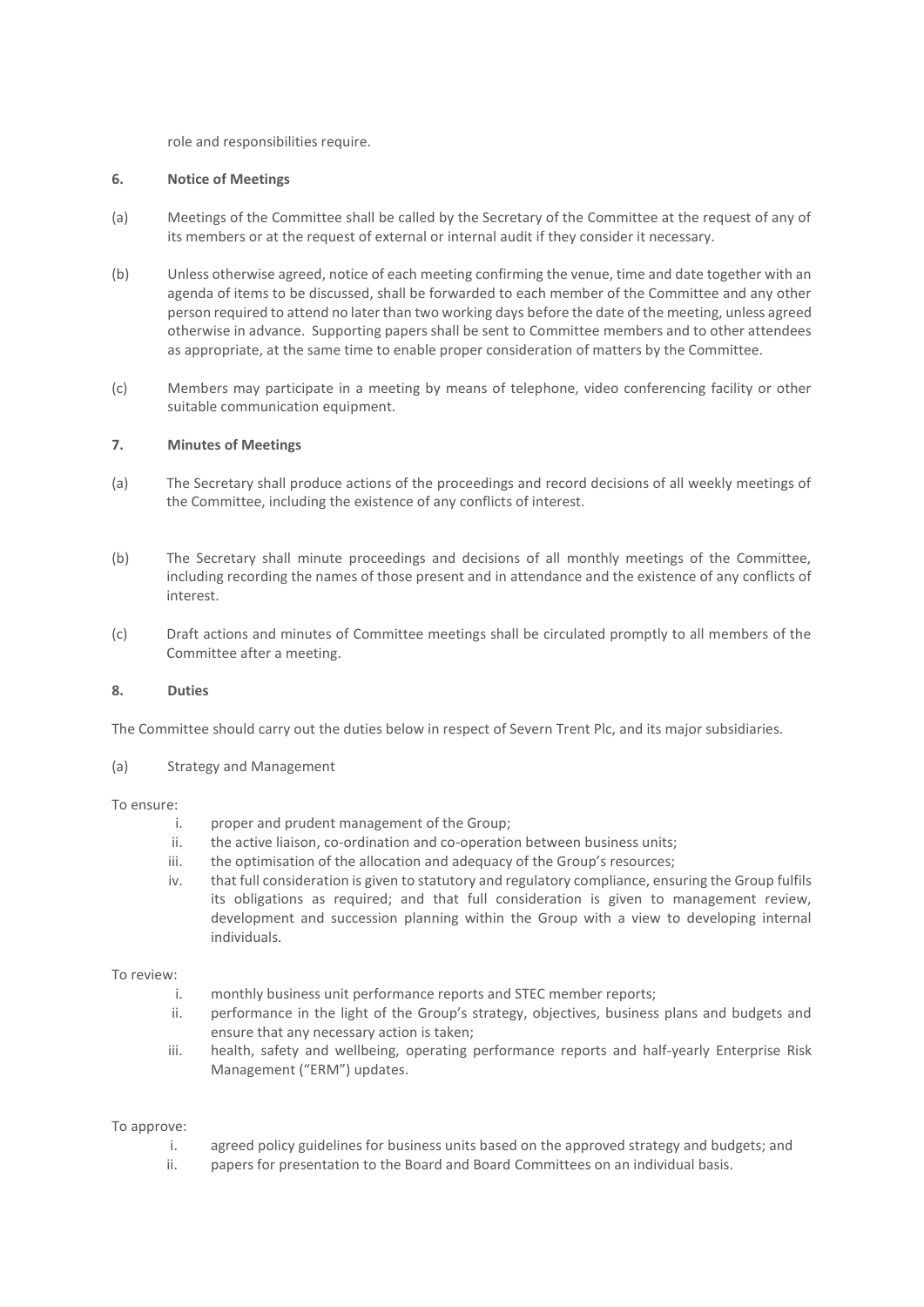To recommend to the Board:

- i. approval of the Group's strategy and business plan;
- ii. approval of the annual operating and capital expenditure budgets;
- iii. approval for the Group to extend into activities requiring entry into new business or geographical areas; and
- iv. approval for the Group to cease to operate all or any part of the Group's business.

#### (b) Contracts

To ensure:

- i. that the correct due diligence is performed before entering into any binding commitment to a material strategic alliance, joint venture, partnership or profit sharing arrangement; and
- ii. that the Group Authorisation Arrangements are cascaded through the organisation and adhered to.

To approve contracts not in the ordinary course of business and/or where a Committee member or other related party is interested.

To recommend to the Board:

- i. the material acquisition or disposal of shares in a listed company; and
- ii. the making of a takeover bid.
- (c) Finance

To ensure:

- i. the operation and monitoring of the Group's internal controls and internal control and risk management systems; and
- ii. the safeguarding of the integrity of management information and financial reporting systems;

To review annually the Company's Treasury policy, ahead of recommendation by the Severn Trent Plc Treasury Committee for approval by the ST Plc Board.

To approve the Company's insurance renewal, having ensured that an annual review has been undertaken.

(d) Structure and Capital

To review the Group's capital and corporate structure, and its status as a public limited company.

To recommend to the Board any such steps as are from time to time deemed necessary and are in keeping with the Group's stated strategy and business plan.

#### **9. Reporting responsibilities**

The Committee shall make whatever recommendations to the Boards it deems appropriate on any area within its remit where action or improvement is needed.

#### **10. Other Matters**

The Committee shall:

- (a) have regard to the duties of the Board of Directors in respect of Section 172 of the Companies Act 2006 (to promote the success of the Company) in all of its recommendations to the Board;
- (b) have regard to the right corporate culture required to deliver long-term sustainable performance;